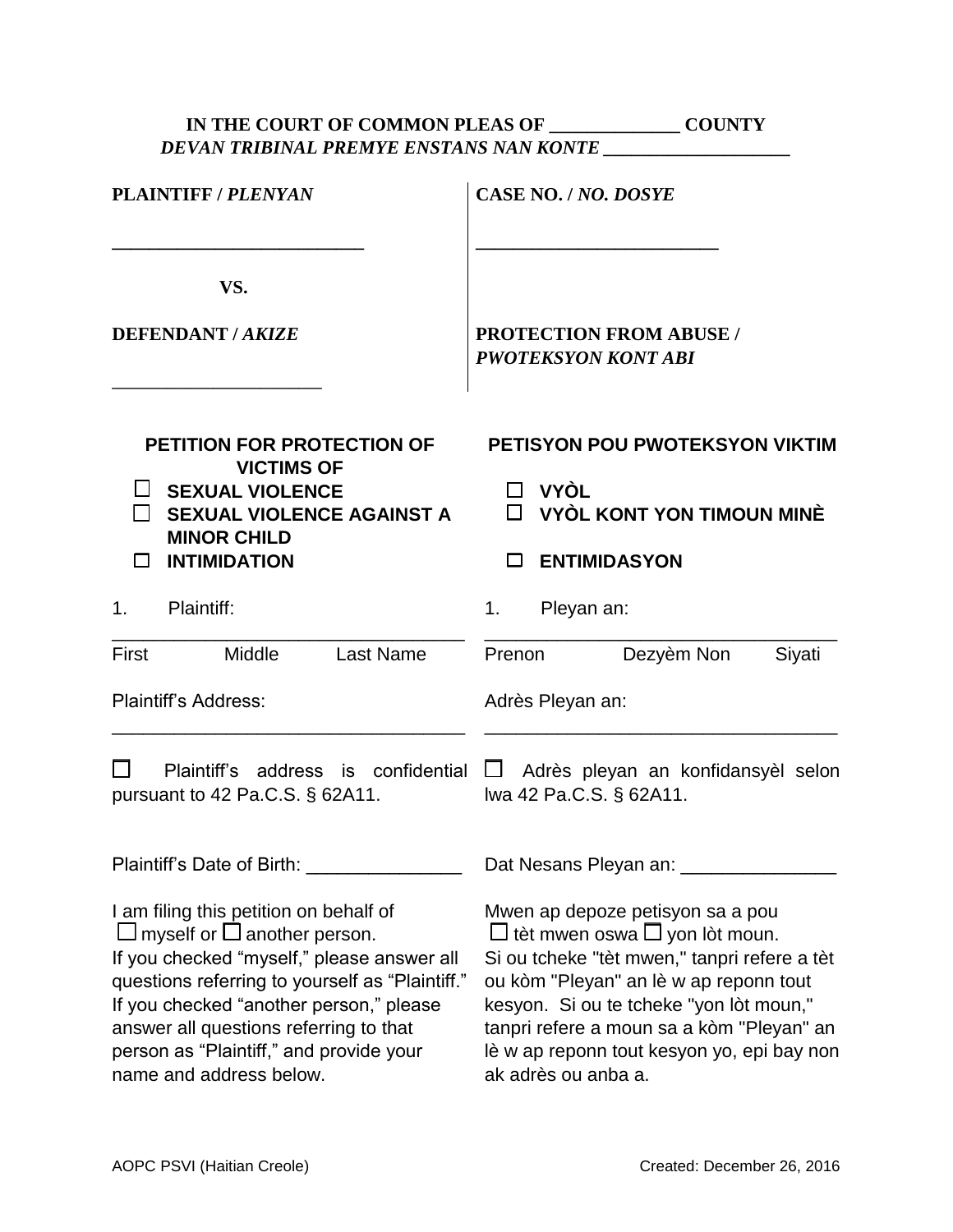| Address: _________________________________                                                                                      |            |                                                                                                 | If you checked "another person," indicate Si ou te tcheke "yon lòt moun," mete kisa<br>ou ye pou pleyan an:                         |                                                                                                                             |  |                                 |                                     |
|---------------------------------------------------------------------------------------------------------------------------------|------------|-------------------------------------------------------------------------------------------------|-------------------------------------------------------------------------------------------------------------------------------------|-----------------------------------------------------------------------------------------------------------------------------|--|---------------------------------|-------------------------------------|
|                                                                                                                                 |            |                                                                                                 |                                                                                                                                     |                                                                                                                             |  |                                 | your relationship to the plaintiff: |
| 2.                                                                                                                              | Defendant: |                                                                                                 |                                                                                                                                     |                                                                                                                             |  |                                 |                                     |
| <b>First</b>                                                                                                                    | Middle     |                                                                                                 | <b>Last Name</b>                                                                                                                    | Prenon                                                                                                                      |  | Dezyèm Non                      | Siyati                              |
| Defendant's Address:                                                                                                            |            |                                                                                                 |                                                                                                                                     | Adrès Defandè an:                                                                                                           |  |                                 |                                     |
|                                                                                                                                 |            | <b>DEFENDANT IDENTIFIERS</b>                                                                    |                                                                                                                                     |                                                                                                                             |  | <b>IDANTIFIKASYON DEFANDE A</b> |                                     |
| DOB                                                                                                                             |            | <b>HEIGHT</b>                                                                                   |                                                                                                                                     | <b>DAT</b><br><b>NESANS</b>                                                                                                 |  | <b>WOTE</b>                     |                                     |
| <b>SEX</b>                                                                                                                      |            | <b>WEIGHT</b>                                                                                   |                                                                                                                                     | <b>SÉKS</b>                                                                                                                 |  | PWA KÒ                          |                                     |
| <b>RACE</b>                                                                                                                     |            | <b>EYES</b>                                                                                     |                                                                                                                                     | <b>RAS</b>                                                                                                                  |  | KOULÈ ZYE                       |                                     |
| <b>HAIR</b>                                                                                                                     |            |                                                                                                 |                                                                                                                                     | <b>KOULÈ</b><br><b>CHEVE</b>                                                                                                |  |                                 |                                     |
| SSN                                                                                                                             |            |                                                                                                 |                                                                                                                                     | # SEK.<br>SOSYAL                                                                                                            |  |                                 |                                     |
| <b>DRIVERS</b><br>LICENSE#                                                                                                      |            |                                                                                                 |                                                                                                                                     | # LISANS                                                                                                                    |  |                                 |                                     |
| <b>EXP DATE</b>                                                                                                                 |            | <b>STATE</b>                                                                                    |                                                                                                                                     | DAT EKSP.                                                                                                                   |  | <b>ETA</b>                      |                                     |
|                                                                                                                                 |            |                                                                                                 | 3. Name(s) of other designated 3. Non lòt moun yo nome selon 42<br>person(s) under 42 Pa.C.S. § 62A07(b)(1): Pa.C.S. § 62A07(b)(1): |                                                                                                                             |  |                                 |                                     |
| Is there a relationship between<br>4.<br>Plaintiff and Defendant? _________. If<br>yes, what is the relationship?               |            | Eske gen yon relasyon ant Pleyan<br>4.<br>an ak Defandè an? Si se wi, ki<br>relasyon yo genyen? |                                                                                                                                     |                                                                                                                             |  |                                 |                                     |
| Have Plaintiff and Defendant been<br>5.<br>involved in any other legal proceedings? If<br>so, state when and where the case was |            |                                                                                                 | 5.                                                                                                                                  | Eske Pleyan an ak Defandè a te<br>enplike nan okenn lòt pwosedi legal deja?<br>Si se wi, mete ki lè ak ki kote yo te depoze |  |                                 |                                     |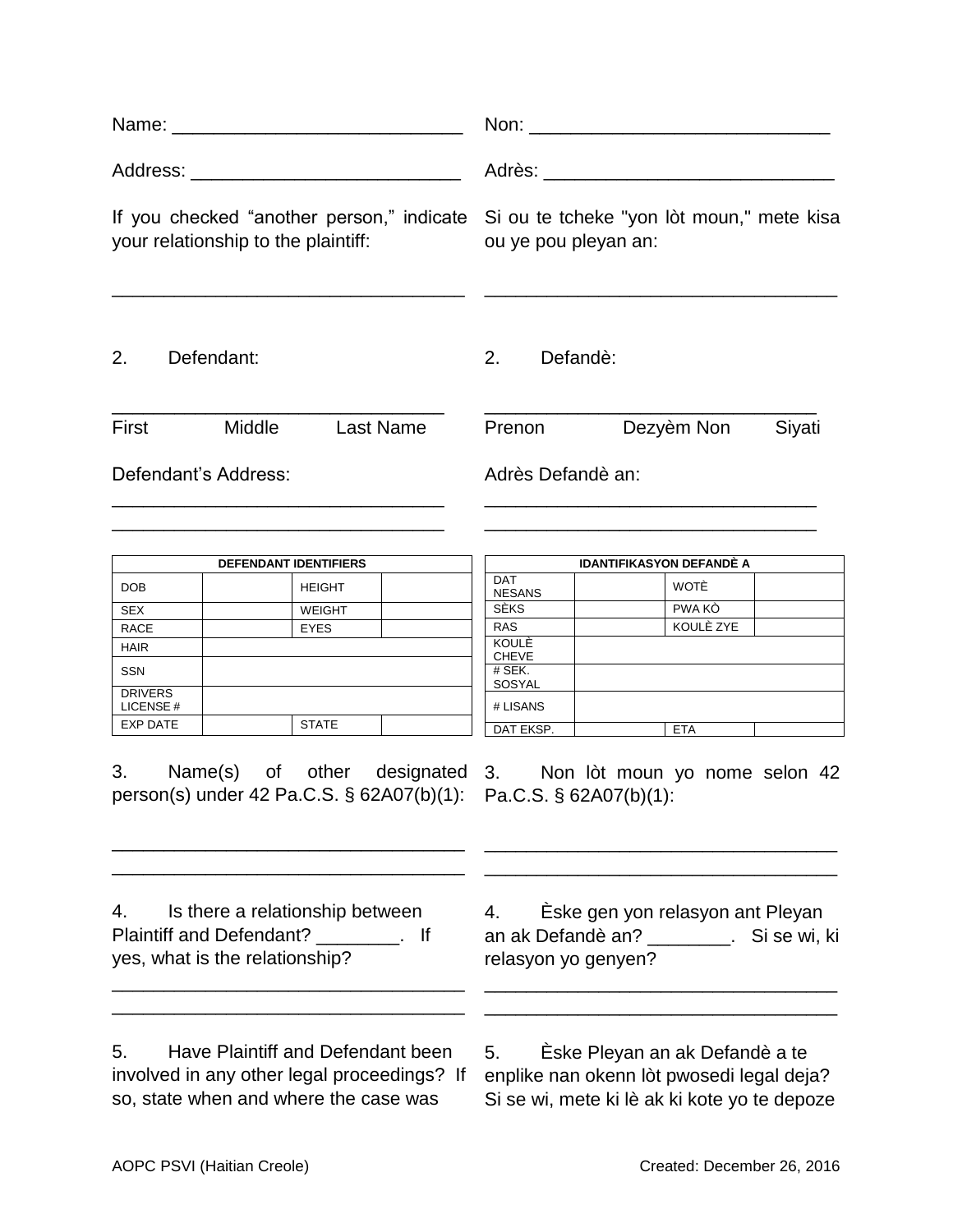| filed and the court docket number, if<br>known:                                                                                                                                                                                              | ka a epi mete nimewo dosye tribinal la, si<br>ou konnen li:                                                                                                                                                       |  |  |  |
|----------------------------------------------------------------------------------------------------------------------------------------------------------------------------------------------------------------------------------------------|-------------------------------------------------------------------------------------------------------------------------------------------------------------------------------------------------------------------|--|--|--|
| Has Defendant been involved in<br>6.<br>any criminal proceedings?                                                                                                                                                                            | Eske Defandè a te enplike nan<br>6.<br>okenn pwosedi kriminèl?                                                                                                                                                    |  |  |  |
| If you answered Yes, is Defendant<br>currently on probation or parole?                                                                                                                                                                       | Si ou te reponn Wi, èske Defandè a nan<br>libète oswa liberasyon ak kondisyon?                                                                                                                                    |  |  |  |
| The facts of the most recent<br>(a)<br>7.<br>incident of sexual violence are as follows:                                                                                                                                                     | (a) Pi ba a mete detay sou<br>7.<br>dènye ensidan vyòl la:                                                                                                                                                        |  |  |  |
| <b>Approximate Date:</b>                                                                                                                                                                                                                     | Apeprè ki Dat:                                                                                                                                                                                                    |  |  |  |
| <b>Approximate Time:</b>                                                                                                                                                                                                                     | Apeprè ki lè:                                                                                                                                                                                                     |  |  |  |
| Place:                                                                                                                                                                                                                                       | Ki kote:                                                                                                                                                                                                          |  |  |  |
| Describe in detail what happened,<br>including any physical or sexual abuse,<br>threats, injury, incidents of stalking,<br>medical treatment sought, and/or calls to<br>law enforcement (attach additional sheets<br>of paper if necessary): | Dekri sa ki te pase an detay, tankou abi<br>fizik oswa seksyèl, menas, chòk, asèlman,<br>si moun nan te oblije al chèche tretman<br>medikal, ak/oswa si yo te rele lapolis (mete<br>plis fèy papye si ou bezwen): |  |  |  |
|                                                                                                                                                                                                                                              |                                                                                                                                                                                                                   |  |  |  |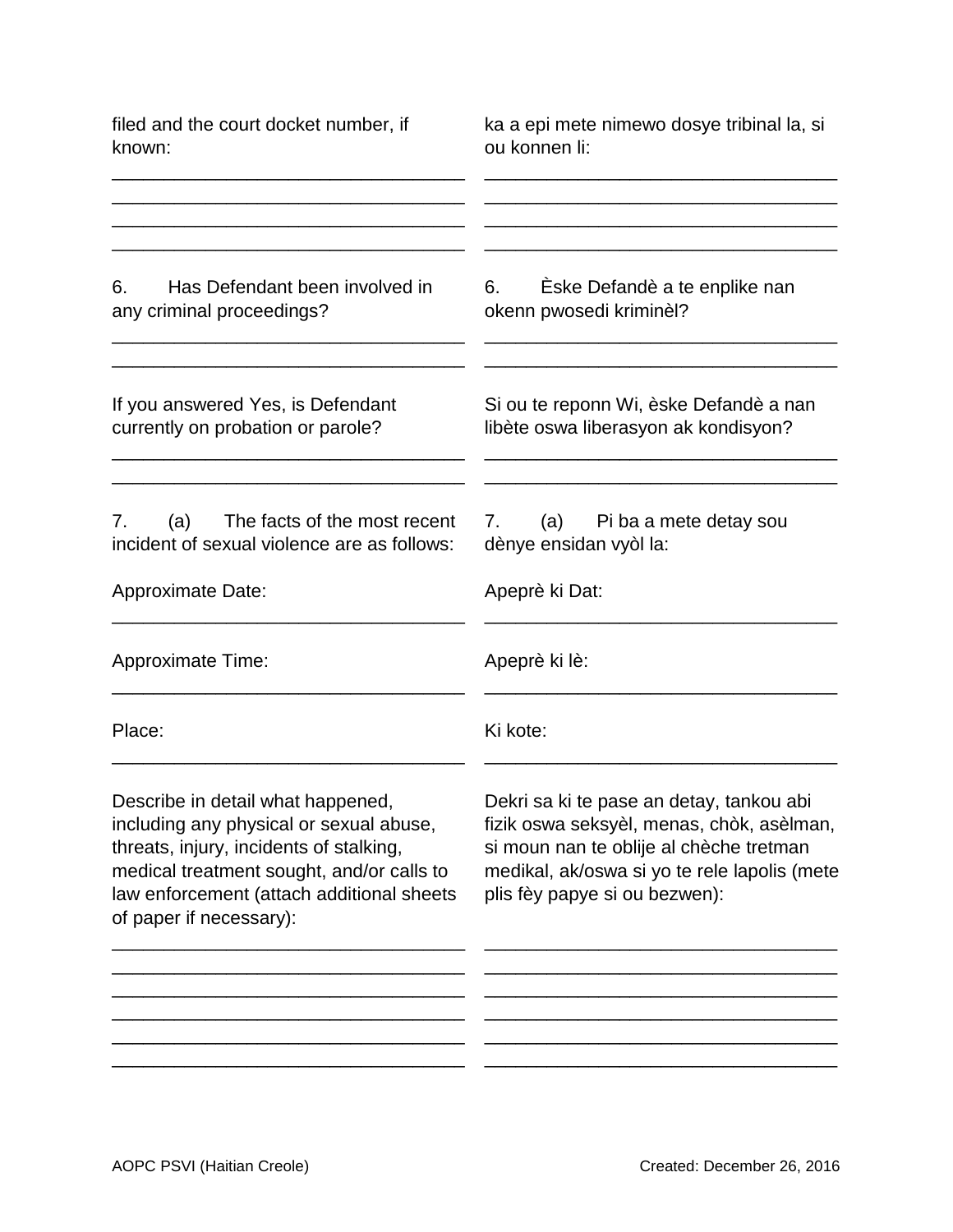(b) The facts of the most recent incident of intimidation are as follows:

(b) Pi ba a mete detay sou dènye ensidan entimidasyon an:

| <b>Approximate Date:</b>                                                                                                                                                                                                                              | Apeprè ki Dat:                                                                                                                                                                            |
|-------------------------------------------------------------------------------------------------------------------------------------------------------------------------------------------------------------------------------------------------------|-------------------------------------------------------------------------------------------------------------------------------------------------------------------------------------------|
| <b>Approximate Time:</b>                                                                                                                                                                                                                              | Apeprè ki lè:                                                                                                                                                                             |
| Place:                                                                                                                                                                                                                                                | Ki kote:                                                                                                                                                                                  |
| Describe in detail what happened,<br>including medical treatment sought, and/or<br>calls to law enforcement (attach additional<br>sheets of paper if necessary):                                                                                      | Dekri sa ki te pase an detay, tankou si<br>moun nan te oblije al chèche tretman<br>medikal, ak/oswa si yo te rele lapolis (mete<br>plis fèy papye si ou bezwen):                          |
|                                                                                                                                                                                                                                                       |                                                                                                                                                                                           |
| If Defendant has committed prior<br>8.<br>acts of sexual violence or intimidation<br>against Plaintiff, describe these prior<br>incidents, and indicate approximately<br>when such acts occurred (attach additional<br>sheets of paper if necessary): | 8.<br>Si Defandè a te deja komèt Vyòl<br>oswa entimidasyon kont Pleyan an avan<br>sa, dekri ensidan sa yo tou, epi mete<br>apeprè ki lè yo te rive (mete plis fèy papye<br>si ou bezwen): |
|                                                                                                                                                                                                                                                       |                                                                                                                                                                                           |
| 9.<br>Identify the sheriff, police<br>department, or other law enforcement                                                                                                                                                                            | Mete cherif, depatman polis, oswa<br>9.<br>lòt ajans lapolis nan zòn kote Pleyan an                                                                                                       |
| agency in the area in which Plaintiff lives<br>that should be provided with a copy of the<br>protection order:                                                                                                                                        | rete ki sipoze gen yon kopi òdonans pou<br>pwoteksyon san:                                                                                                                                |
|                                                                                                                                                                                                                                                       |                                                                                                                                                                                           |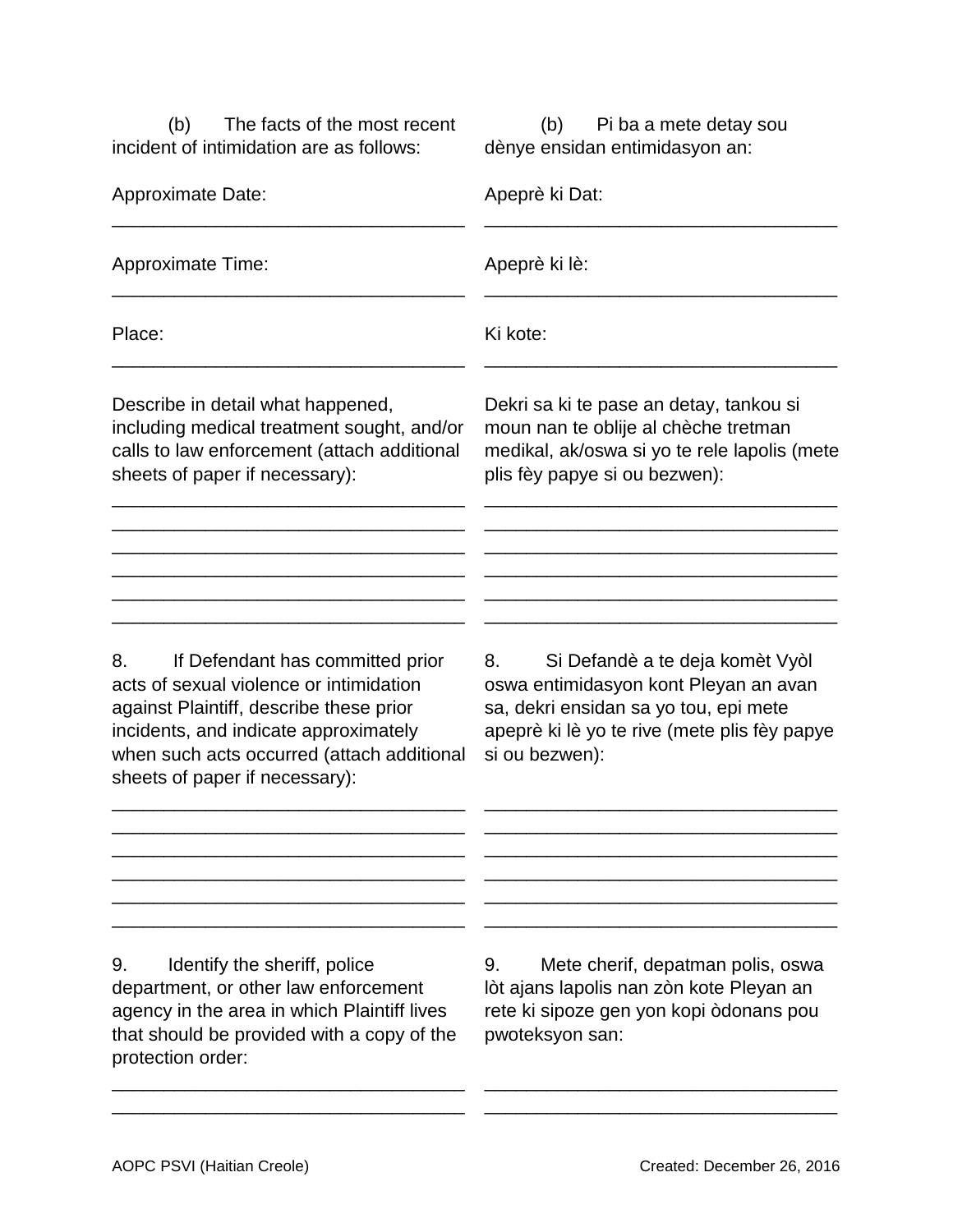10. Is Plaintiff in immediate and present danger from Defendant? If so, please describe:

\_\_\_\_\_\_\_\_\_\_\_\_\_\_\_\_\_\_\_\_\_\_\_\_\_\_\_\_\_\_\_\_\_\_ \_\_\_\_\_\_\_\_\_\_\_\_\_\_\_\_\_\_\_\_\_\_\_\_\_\_\_\_\_\_\_\_\_\_

FOR THE REASONS SET FORTH ABOVE, I REQUEST THAT THE COURT ENTER A TEMPORARY ORDER AND, AFTER A HEARING, A FINAL ORDER THAT WOULD INCLUDE ALL OF THE FOLLOWING RELIEF (CHECK ALL FORMS OF RELIEF REQUESTED):

 $\Box$  A. Restrain Defendant from having any contact with the victim, including, but not limited to, entering the victim's residence, place of employment, business, or school.

 $\square$  B. Prohibit indirect contact through third parties.

 $\Box$  C. Prohibit direct or indirect contact with other designated persons.

 $\square$  D. Order Defendant to pay the fees of this action.

 $\square$  E. Order the following additional relief, not listed above:

\_\_\_\_\_\_\_\_\_\_\_\_\_\_\_\_\_\_\_\_\_\_\_\_\_\_\_\_\_\_\_\_\_\_ \_\_\_\_\_\_\_\_\_\_\_\_\_\_\_\_\_\_\_\_\_\_\_\_\_\_\_\_\_\_\_\_\_\_ \_\_\_\_\_\_\_\_\_\_\_\_\_\_\_\_\_\_\_\_\_\_\_\_\_\_\_\_\_\_\_\_\_\_ \_\_\_\_\_\_\_\_\_\_\_\_\_\_\_\_\_\_\_\_\_\_\_\_\_\_\_\_\_\_\_\_\_\_ \_\_\_\_\_\_\_\_\_\_\_\_\_\_\_\_\_\_\_\_\_\_\_\_\_\_\_\_\_\_\_\_\_\_ \_\_\_\_\_\_\_\_\_\_\_\_\_\_\_\_\_\_\_\_\_\_\_\_\_\_\_\_\_\_\_\_\_\_ \_\_\_\_\_\_\_\_\_\_\_\_\_\_\_\_\_\_\_\_\_\_\_\_\_\_\_\_\_\_\_\_\_\_

10. Èske Pleyan an gen yon danje imedya ak prezan ak Defandè a? Si se wi, tanpri eksplike:

\_\_\_\_\_\_\_\_\_\_\_\_\_\_\_\_\_\_\_\_\_\_\_\_\_\_\_\_\_\_\_\_\_\_ \_\_\_\_\_\_\_\_\_\_\_\_\_\_\_\_\_\_\_\_\_\_\_\_\_\_\_\_\_\_\_\_\_\_

POU REZON YO KI PREZANTE ANWO A, MWEN MANDE POU TRIBINAL LA ANREJISTRE YON ÒDONANS TANPORÈ EPI, APRE YON ODYANS, YON ÒDONANS FINAL K AP GEN TOUT PWOTEKSYON SA YO (TCHEKE TOUT KALITE PWOTEKSYON W AP MANDE YO):

 $\Box$  A. Anpeche Defandè a pran okenn kontak ak viktim sa. Sa gen ladan pa antre kote viktim nan rete, kote l ap travay, biznis li, oswa lekòl li.

 $\square$  B. Entèdi Defandè a itilize lòt moun pou pran kontak endirèk ak viktim nan.

 $\Box$  C. Entèdi Defandè a itilize lòt moun yo nome pou pran kontak dirèk oswa endirèk ak viktim nan.

 $\square$  D. Pase Defandè a lòd pou peye frè pou pwosedi sa a

 $\square$  E. Pase lòd pou plis pwoteksyon sa yo, ki pa nan lis ki anwo a:

\_\_\_\_\_\_\_\_\_\_\_\_\_\_\_\_\_\_\_\_\_\_\_\_\_\_\_\_\_\_\_\_\_\_ \_\_\_\_\_\_\_\_\_\_\_\_\_\_\_\_\_\_\_\_\_\_\_\_\_\_\_\_\_\_\_\_\_\_ \_\_\_\_\_\_\_\_\_\_\_\_\_\_\_\_\_\_\_\_\_\_\_\_\_\_\_\_\_\_\_\_\_\_ \_\_\_\_\_\_\_\_\_\_\_\_\_\_\_\_\_\_\_\_\_\_\_\_\_\_\_\_\_\_\_\_\_\_ \_\_\_\_\_\_\_\_\_\_\_\_\_\_\_\_\_\_\_\_\_\_\_\_\_\_\_\_\_\_\_\_\_\_ \_\_\_\_\_\_\_\_\_\_\_\_\_\_\_\_\_\_\_\_\_\_\_\_\_\_\_\_\_\_\_\_\_\_ \_\_\_\_\_\_\_\_\_\_\_\_\_\_\_\_\_\_\_\_\_\_\_\_\_\_\_\_\_\_\_\_\_\_

 $\square$  F. Grant such other relief as the court deems appropriate, including, but not limited to, issuing an order under 42

 $\Box$  F. Bay lòt pwoteksyon tribinal la jije apwopriye. Sa gen ladan pase yon òdonans selon 42 Pa.C.S. § 62A11(b) pou